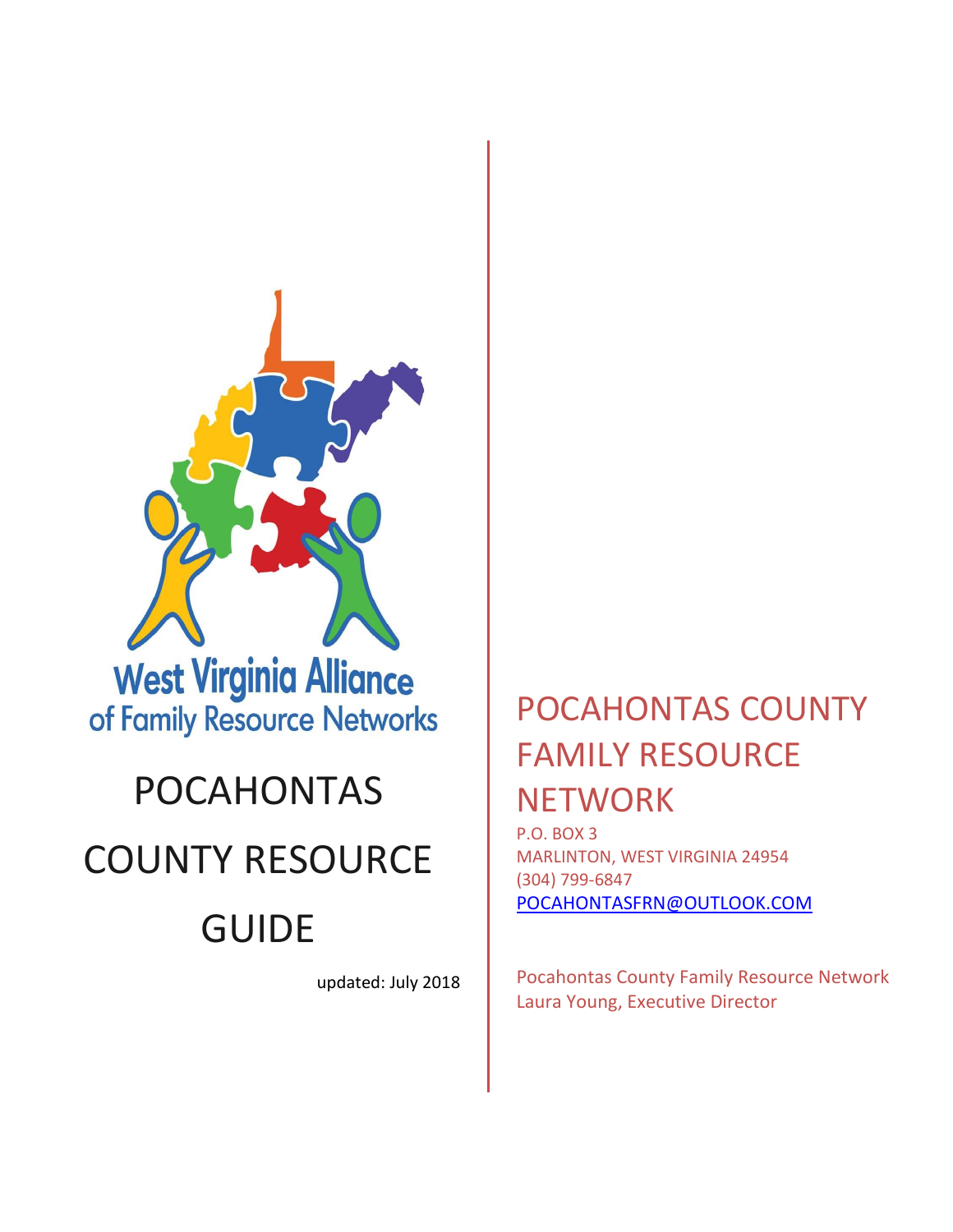### Contents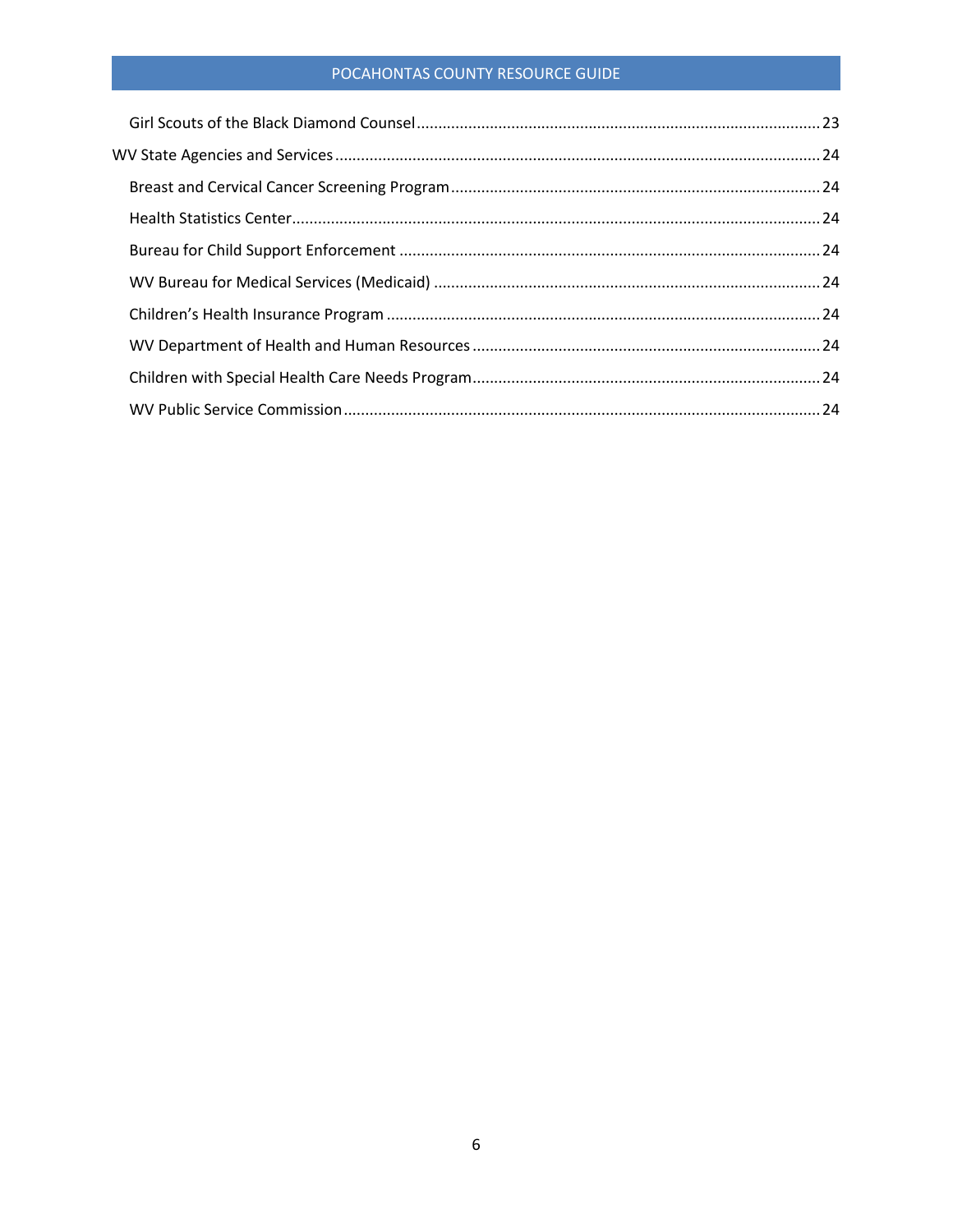## <span id="page-7-0"></span>Emergency Numbers

| Fire, Police, Ambulance                    | 911          |
|--------------------------------------------|--------------|
| 211 Information Resource and Referral      | 211          |
| 911 Communication Center                   | 304-799-3985 |
| Sheriff                                    | 304-799-4445 |
| <b>State Police (Pocahontas County</b>     | 304-799-4101 |
| Detachment)                                |              |
| <b>Poison Control Center</b>               | 800-222-1222 |
| <b>National Suicide Prevention Hotline</b> | 800-273-8255 |
| WV DHHR Abuse / Neglect Hotline            | 800-352-6513 |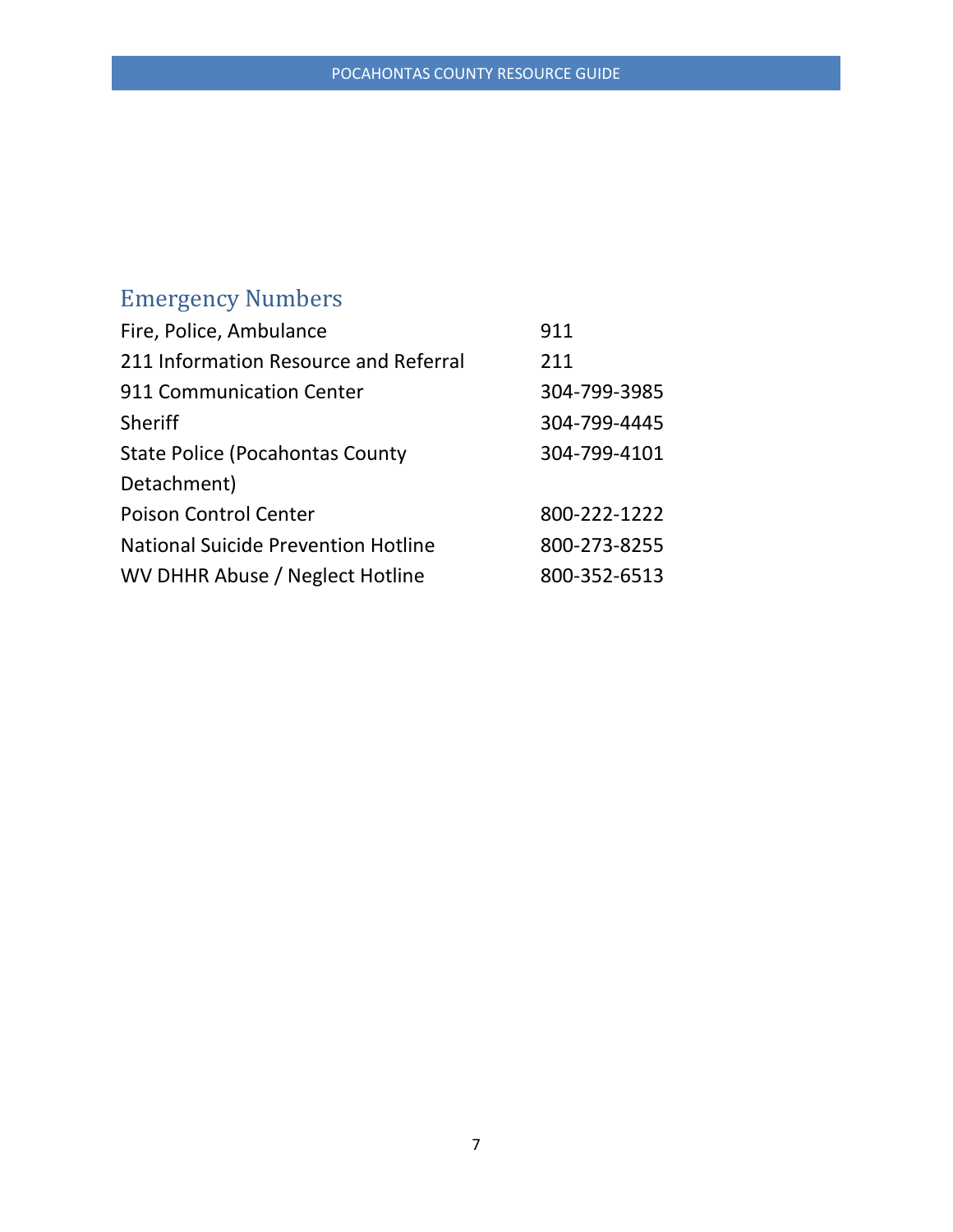### <span id="page-8-0"></span>Addictions / Counseling / Mental Health Services

#### <span id="page-8-1"></span>Alcoholics Anonymous 800-333-5051

www.aa.org

### <span id="page-8-3"></span>ASPEN (Adolescent Suicide

Prevention and Early Intervention) PO Box 11718 511 Morris Street

Charleston, WV 25339 304-341-0511 www.wvaspen.com

#### <span id="page-8-2"></span>Sex Addicts Anonymous

800-477-8191 www.saa-recovery.org

#### <span id="page-8-4"></span>WV Prescription Drug Abuse Solutions

601 Morris Street, #401 Charleston, WV 25301 866-987-8488 www.wvrxabuse.org

#### <span id="page-8-5"></span>Narcotics Anonymous (Mountaineer

#### Region)

PO Box 2381 Morgantown, WV 26502 800-766-4442 www.mrscna.org

#### <span id="page-8-7"></span>Problem Gambler's Help Network of WV

601 Morris Street, #401 Charleston, WV 25301 800-426-2537 www.1800gambler.net

#### <span id="page-8-9"></span>Seneca Health Services

1305 Webster Road Summersville, WV 26651 304-872-6503 24-hour Emergency Number: 304-799-6865 www.shsinc.org

#### <span id="page-8-6"></span>WV System of Care/WVDHHR

350 Capitol Street, Room 691 Charleston, WV 25301 304-346-4558 www.wvsystemofcare.org

### <span id="page-8-8"></span>WVU Department of Behavioral Medicine and Psychiatry

PO Box 9100 Morgantown, WV 26506 304-388-1000 www.medicine.hsc.wvu.edu/bmed/home

#### <span id="page-8-10"></span>WV Tobacco Quit Line

877-966-8784 www.bebetter.net/wvquitline\_home.html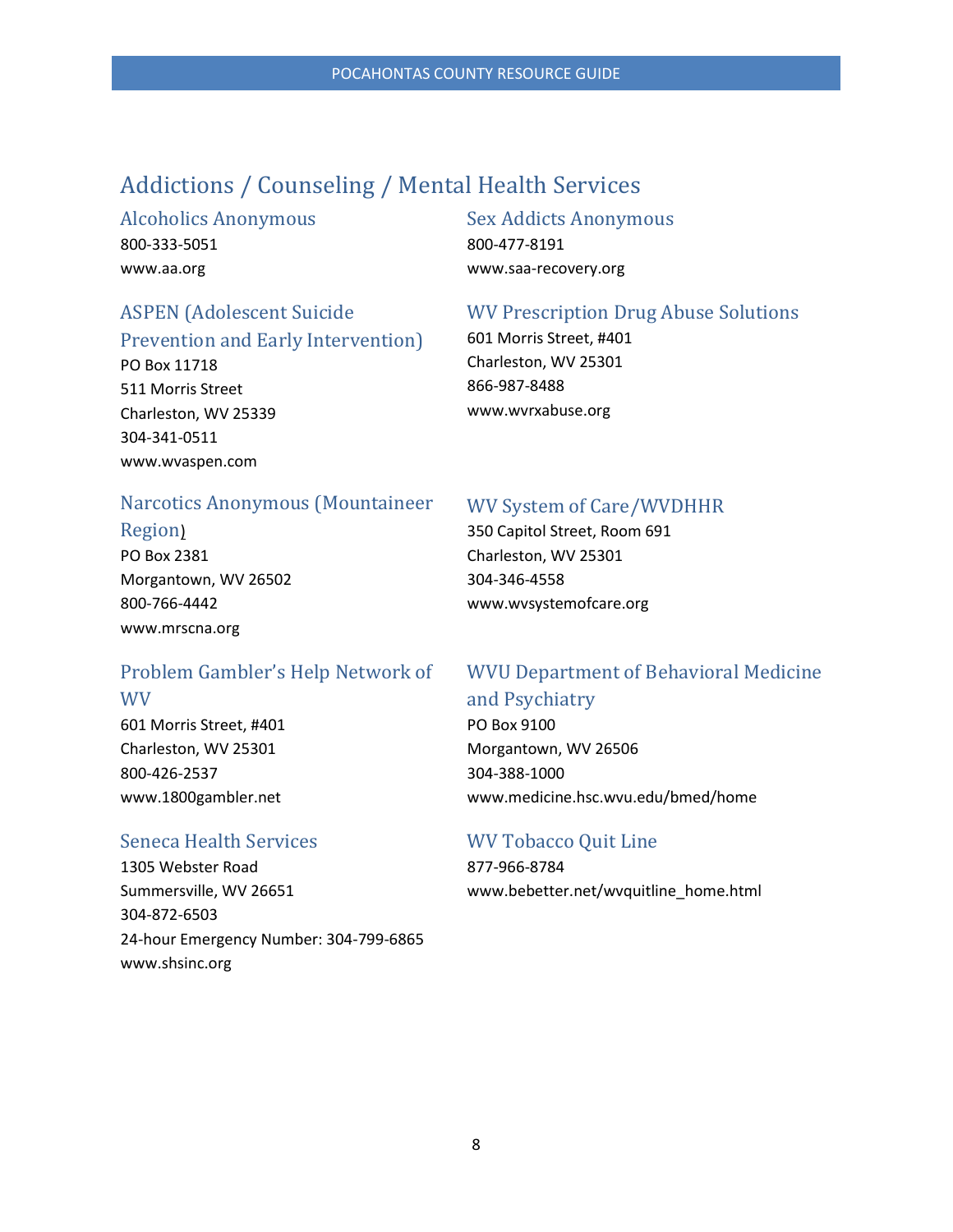### <span id="page-9-0"></span>County Agencies / Services

#### <span id="page-9-1"></span>Pocahontas County Assessor

900-C Tenth Avenue Marlinton, WV 24954 304-799-4750 www.pocahontascountyassessor.com

#### <span id="page-9-3"></span>Pocahontas County Circuit Clerk

900-D 10<sup>th</sup> Avenue Marlinton, WV 24954 304-799-4604 www.pocahontascounty.wv.gov

#### <span id="page-9-5"></span>Pocahontas County Commission

900-C Tenth Avenue Marlinton, WV 24954 304-799-6063 www.pocahontascountycommission.com

#### <span id="page-9-7"></span>Pocahontas County Courthouse

900 Tenth Avenue Marlinton, WV 24954 304-799-4604 www.courtswv.gov/lower-courts

#### <span id="page-9-9"></span>Pocahontas County Magistrates

900 Tenth Avenue Marlinton, WV 24954 304-799-6603 or 304-456-3105 www.pocahontascounty.wv.gov

#### <span id="page-9-11"></span>Pocahontas County Probation Office

200 North Court Street Lewisburg, WV 24901 304-647-6647 www.pocahontascounty.wv.gov

#### <span id="page-9-2"></span>Pocahontas County Sheriff

900 ½ Tenth Avenue Marlinton, WV 24954 304-799-4445 www.pocahontascounty.wv.gov

#### <span id="page-9-4"></span>Pocahontas County Board of Education

926 Fifth Avenue Marlinton, WV 24954 304-799-4505 www.sites.google.com/site/pocahontasboe/

#### <span id="page-9-6"></span>Pocahontas County Health Department

900 Tenth Avenue Marlinton, WV 24954 304-799-4154 www.pocahontashealthdepartment.com

#### <span id="page-9-8"></span>Pocahontas County Free Libraries

McClintic Public Library: 304-799-6000 Hillsboro Public Library: 304-653-4963 Green Bank Public Library: 304-456-4507 Durbin Community Library: 304-456-3142 Linwood Community Library at Snowshoe: 304-572-2665 www.pocahontaslibrary.org

#### <span id="page-9-10"></span>Pocahontas County Humane Society

410 Second Avenue Marlinton, WV 24954 304-799-6767 www.petfinder.com/shelters/WV11.html

#### <span id="page-9-12"></span>Pocahontas County Solid Waste Authority

900 H Tenth Avenue Marlinton, WV 24954 304-799-6262 www.pocahontascounty.wv.gov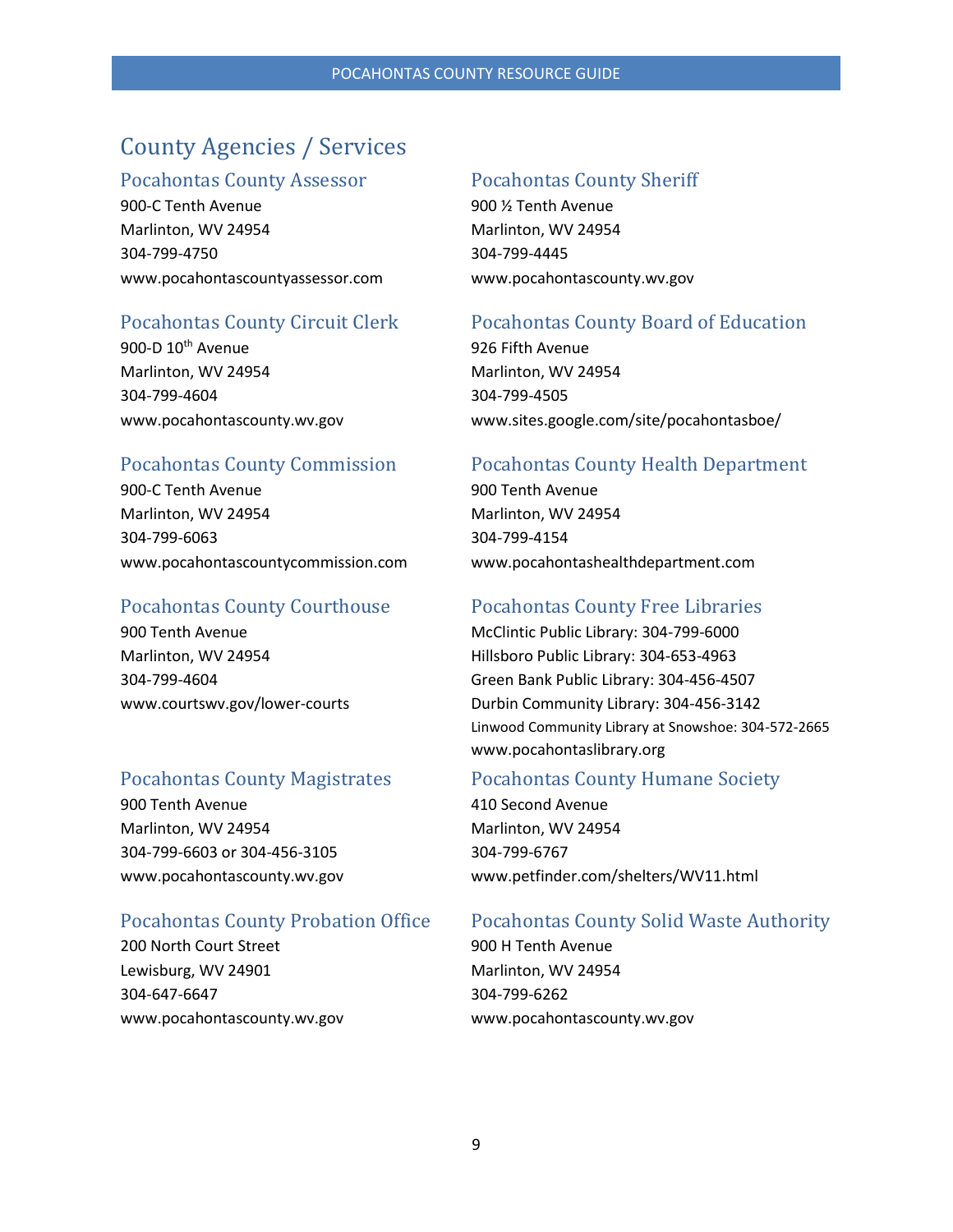#### <span id="page-10-0"></span>Pocahontas County Prosecuting

Attorney

900 Tenth Avenue Marlinton, WV 24954 304-799-6424 www.pocahontascounty.wv.gov

### <span id="page-10-1"></span>Dental Services

### <span id="page-10-2"></span>Community Dental Care of Green Bank

PO Box 85 6404 Potomac Highland Trail Green Bank, WV 24944 304-456-5433 www.communitycarewv.org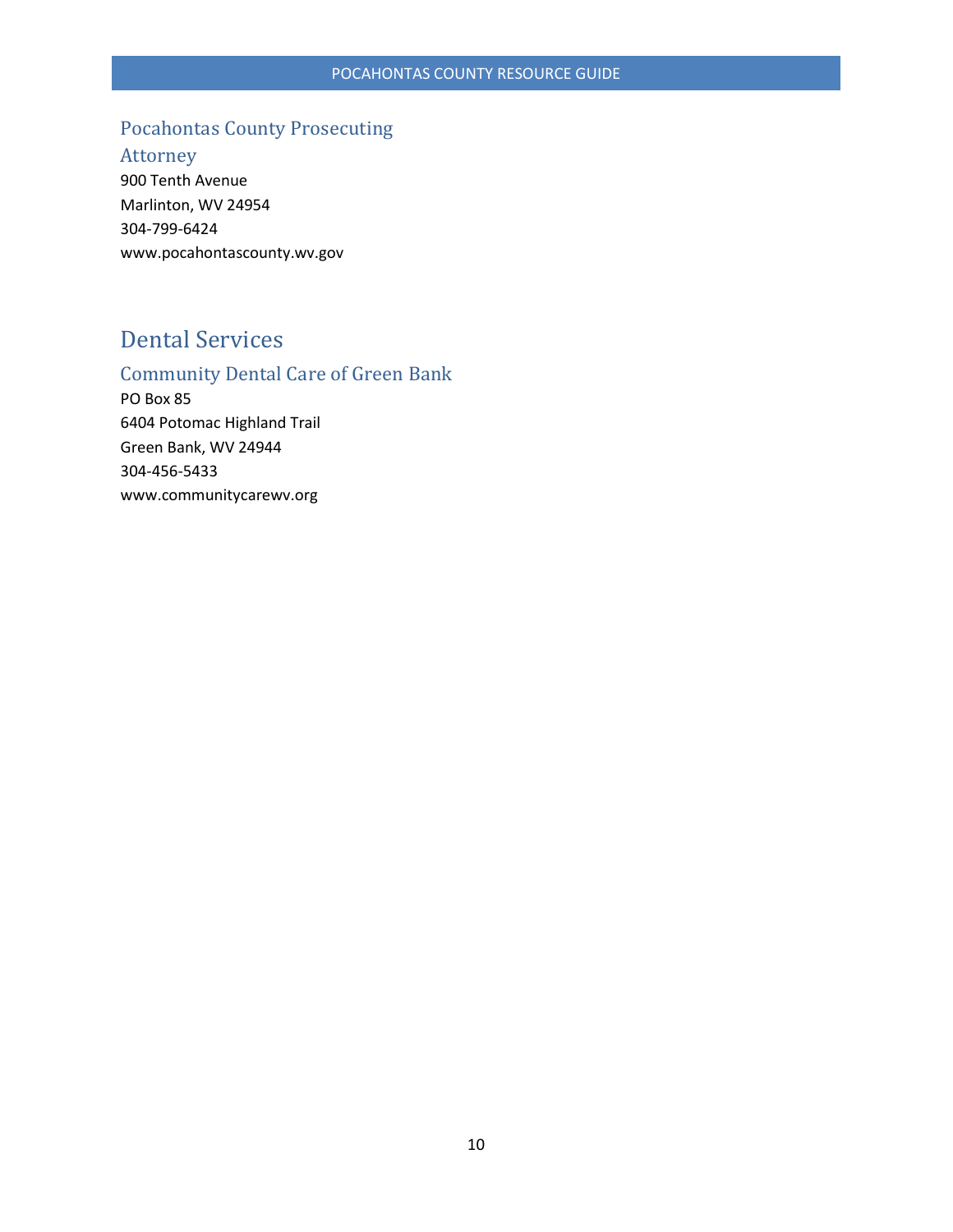### <span id="page-11-0"></span>Disability Services

#### <span id="page-11-1"></span>Aging and Disability Resource Centers

3003 Charleston Town Center Mall, 3rd Floor Charleston, WV 25389 866-598-2372 www.wvnavigate.org

#### <span id="page-11-3"></span>Birth To Three (Region VI)

Mountain Heart Community Services Work 4 WV Center 25 Red Oak Shopping Center PO Box 1410 Lewisburg, WV 24901 866-229-0461 www.wvdhhr.org/birth23/default.asp

#### <span id="page-11-5"></span>Durbin Lions Club (eyeglasses)

PO Box 176 Green Bank, WV 24944 304-456-4907 www.durbinlions.org

#### <span id="page-11-7"></span>Fair Shake Network

PO Box 345 Institute, WV 25112 800-497-4746 www.fairshake.org

#### <span id="page-11-9"></span>Legal Aid of WV FAST Program

922 Quarrier Street, 4<sup>th</sup> Floor Charleston, WV 25301 866-255-4370 www.lawv.net/fast

#### <span id="page-11-11"></span>Northern WV Center for Independent

### Living 601-603 East Brockway, Suites A & B

Morgantown, WV 26501 800-834-6408 www.mtstcil.org

#### <span id="page-11-2"></span>Quota Club (hearing aids)

PO Box 1055 Charleston, WV 25324 304-414-4405

#### <span id="page-11-4"></span>Traumatic Brain Injury Program

959 Hartman Run Road Morgantown, WV 26505 877-724-8244 www.tbi.cedwvu.org

#### <span id="page-11-6"></span>WV Advocates

1207 Quarrier Street, Suite 400 Charleston, WV 25301 304-346-0847 www.wvadvocates.org

#### <span id="page-11-8"></span>WV Division of Rehabilitation Services

Lewisburg Branch Office 777 North Jefferson Street, Suite 105 Lewisburg, WV 24901 304-647-7515 www.wvdrs.org

#### <span id="page-11-10"></span>WV Learning Disabilities Association

908 Highland Road Charleston, WV 25302 866-985-3211

#### <span id="page-11-12"></span>WV Society for the Blind 304-766-2505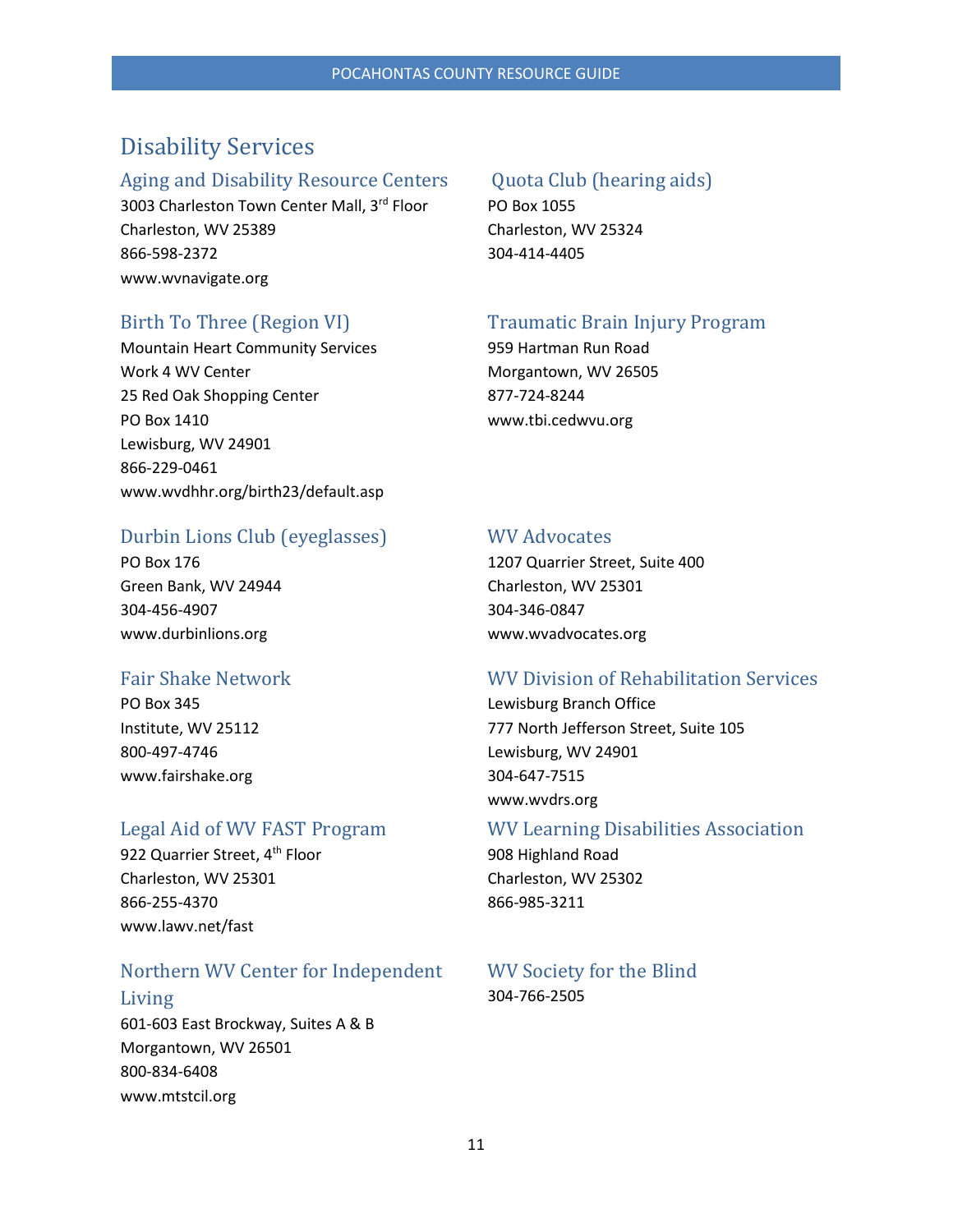### <span id="page-12-0"></span>Disaster Services

### <span id="page-12-1"></span>American Red Cross Central WV Chapter

113 Lakeview Drive Charleston, WV 25313 304-340-3650 www.redcross.org/wv/charleston

#### <span id="page-12-2"></span>Salvation Army

806 Ninth Avenue Marlinton, WV 24945 304-799-4082 www.salvationarmy.org

### <span id="page-12-3"></span>Domestic Violence Services

<span id="page-12-4"></span>National Domestic Violence Hotline 800-789-7233

#### <span id="page-12-5"></span>WV Coalition Against Domestic Violence

5004 Elk River Road, South Elkview, WV 25071 304-965-3552 www.wvcadv.org

#### <span id="page-12-6"></span>Family Refuge Center

PO Box 249 Lewisburg, WV 24901 304-799-440 www.familyrefugecenter.org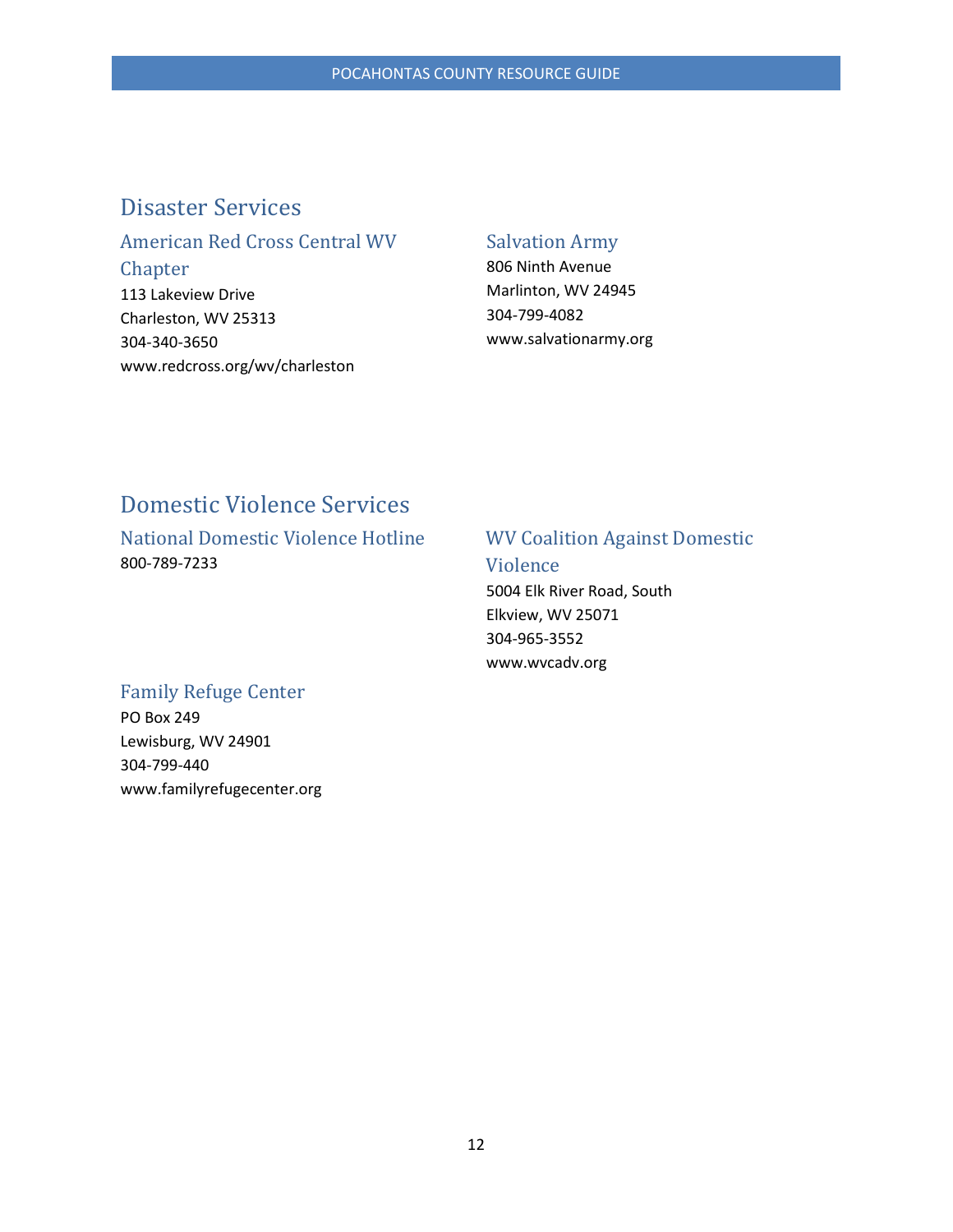### <span id="page-13-0"></span>Education / Training / Employment

#### <span id="page-13-1"></span>Charleston Job Corp Center

1000 Curtis Price Way Charleston, WV 25311 304-925-3200 www.charleston.jobcorps.gov

#### <span id="page-13-3"></span>Human Resource Development Foundation

1200 Harrison Avenue Elkins, WV 26241 304-637-0718 www.hrdfportal.org/web/

#### <span id="page-13-5"></span>Mountaineer Challenge Academy

PO Box 586 Kingwood, WV 26537 800-529-7700 www.wvchallenge.org

#### <span id="page-13-7"></span>New River Community & Technical

#### College

One Room University Marlinton 801 Third Avenue Marlinton, WV 24954 304-799-4950 www.newriver.edu

### <span id="page-13-8"></span>Family Resource Centers

#### <span id="page-13-9"></span>Pocahontas County Family Resource Network 821 Third Avenue

Marlinton, WV 24954 304-799-6847 www.pocahontasfrn@hotmail.com

#### <span id="page-13-2"></span>Pocahontas County Board of Education

926 Fifth Avenue Marlinton, WV 24954 304-799-4505 www.sites.google.com/site/pocahontasboe/

#### <span id="page-13-4"></span>Pocahontas County Head Start

806 Ninth Avenue Marlinton, WV 24954 304-799-4082 www.ncwvcaa.org/headstart.html

#### <span id="page-13-6"></span>WorkForce WV

Snowshoe Mountain Career Center 206 Eighth Street Marlinton, WV 24954 304-799-2596 www.r1wib.org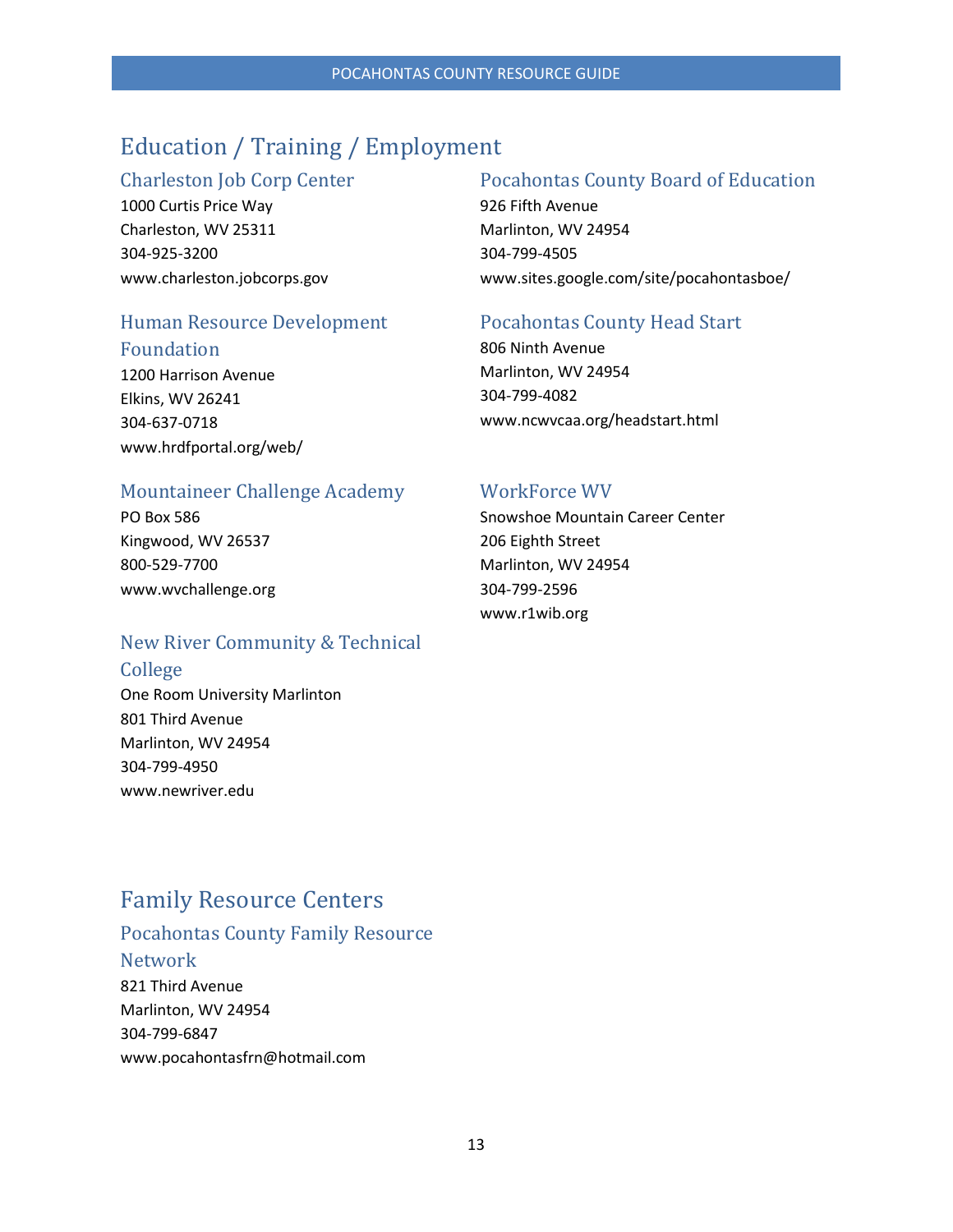### <span id="page-14-0"></span>Financial Assistance / Utilities Assistance

#### <span id="page-14-1"></span>Apprisen (Consumer Credit Counseling) Pocahontas County DHHR Office

5210 Frontier Drive Cross Lanes, WV 25313 304-720-3640 www.apprisen.com

<span id="page-14-2"></span>211 Valhalla Lane #2 Edray Business park Marlinton, WV 24954 304-799-2540 www.wvdhhr.org/bcf/family\_assistance/

#### <span id="page-14-3"></span>Catholic Charities Weston WV Region

103 Randolph Avenue PO Box 2764 Elkins, WV 26241 304-636-4875 www.catholiccharitieswv.org

#### <span id="page-14-5"></span>Mountain CAP

26 North Kanawha Street, Suite201 Buckhannon, WV 26201 304-472-1500 www.mountaincap.com

#### <span id="page-14-7"></span>North Central WV Community Action Association

819 Third Street

Marlinton, WV 24954 304-799-4082 www.ncwvcaa.org

### <span id="page-14-9"></span>Burlington United Methodist Family

#### Services

PO Box 553 Hillsboro, WV 24946 304-653-4174

#### <span id="page-14-4"></span>Salvation Army

806 Ninth Avenue Marlinton, WV 24945 304-799-4082 www.salvationarmy.org

#### <span id="page-14-6"></span>Social Security Office

500 Quarrier Street, Suite 300 Charleston, WV 25301 800-772-1213 www.ssa.gov

#### <span id="page-14-8"></span>Appalachian Regional Ministry

5827 Huntersville Road Marlinton, WV 24954 304-799-4099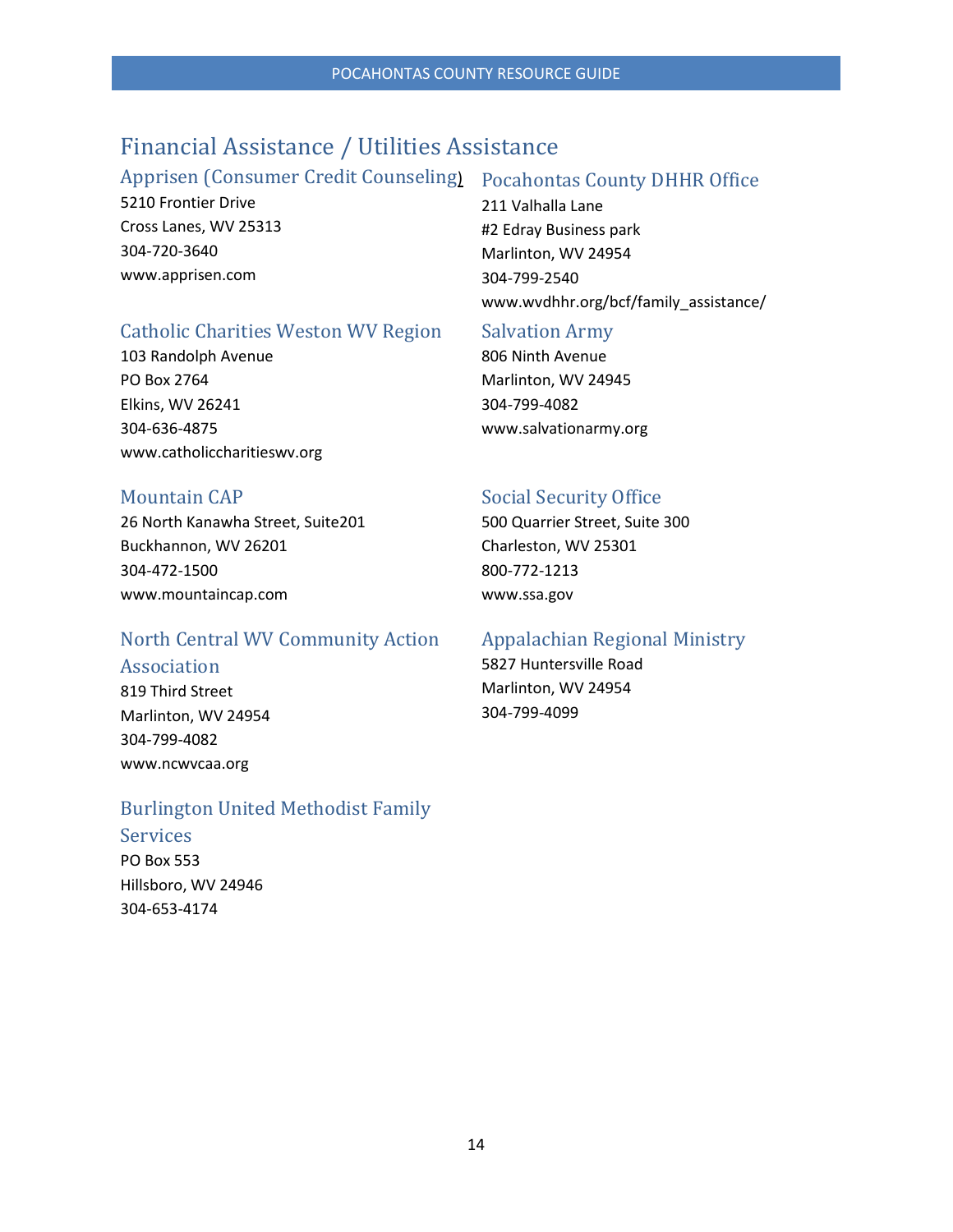### <span id="page-15-0"></span>Food / Nutrition

#### <span id="page-15-1"></span>Catholic Charities Weston WV Region

103 Randolph Avenue PO Box 2764 Elkins, WV 26241 304-636-4875 www.catholiccharitieswv.org

#### <span id="page-15-2"></span>Salvation Army

806 Ninth Avenue Marlinton, WV 24945 304-799-4082 www.salvationarmy.org

### <span id="page-15-3"></span>North Central WV Community Action

#### Association

819 Third Street Marlinton, WV 24954 304-799-4082 www.ncwvcaa.org

#### <span id="page-15-4"></span>WIC Program

819 Third Avenue Marlinton, WV 24954 304-799-6550

#### <span id="page-15-5"></span>Pocahontas County DHHR Office

211 Valhalla Lane #2 Edray Business park Marlinton, WV 24954 304-799-2540 www.wvdhhr.org/bcf/family\_assistance/

#### <span id="page-15-6"></span>Northern Pocahontas Food Pantry

Church Street Durbin, WV 26264 304-456-4926

#### <span id="page-15-7"></span>Pocahontas County—Family Resource Network (PCFRN)

821-A 3<sup>rd</sup> Avenue Marlinton, WV 24954 304-799-6847

<span id="page-15-8"></span>Meals on Wheels by Pocahontas Co. Senior **Citizens** 

304-799-6337

<span id="page-15-10"></span>Pocahontas Cooperative Parish by the Methodist Churches 304-799-4271

<span id="page-15-9"></span>Harvest House Food Pantry by PCFRN 304-799-6847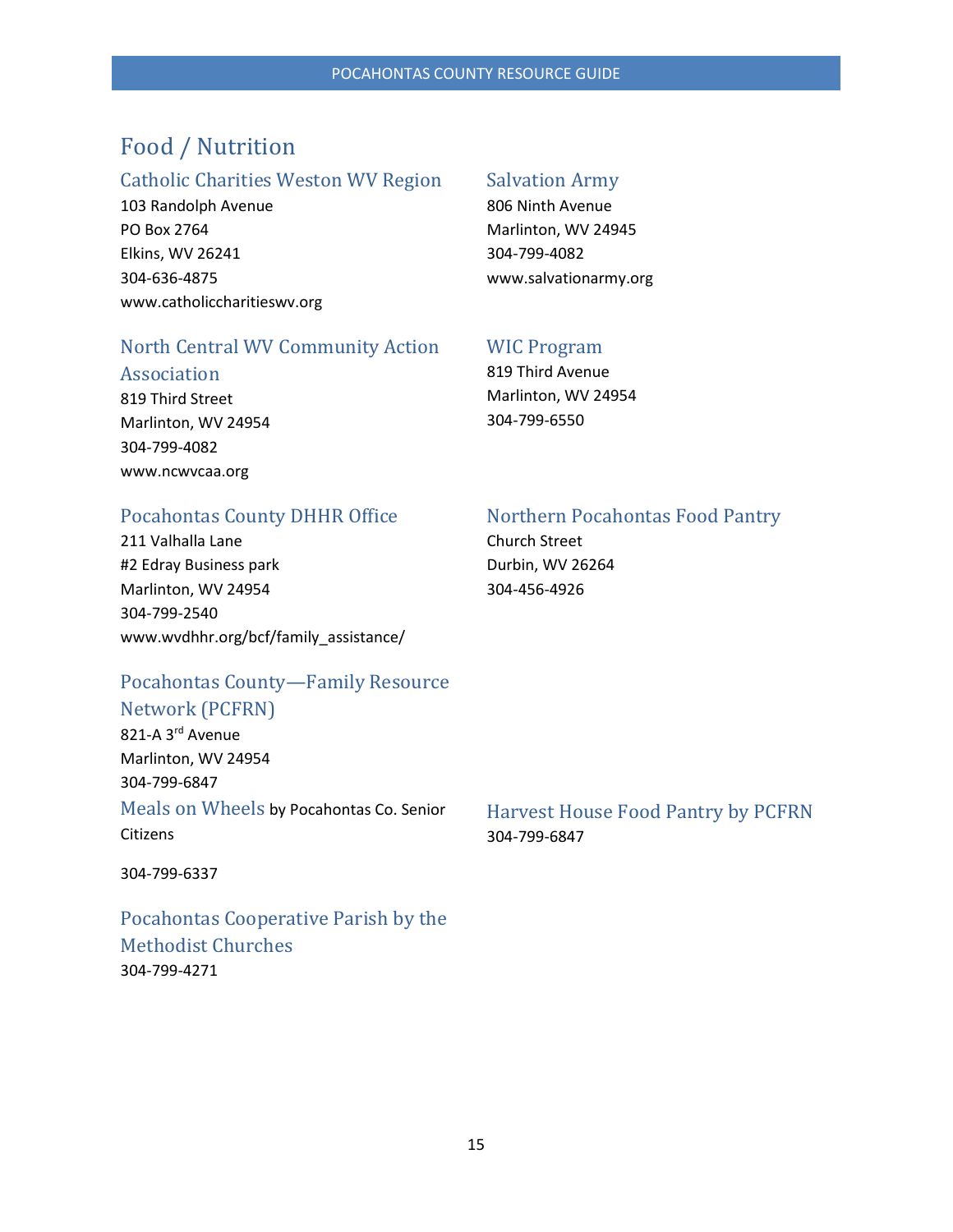### <span id="page-16-0"></span>Health Care / Hospitals / Clinics

#### <span id="page-16-1"></span>Community Care of Green Bank

PO Box 85 90 Route 28 Green Bank, WV 24944 304-456-5115 www.communitycarewv.org

#### <span id="page-16-3"></span>Community Care of Marlinton

821 Third Avenue Marlinton, WV 24954 304-799-4404 www.communitycarewv.org

#### <span id="page-16-5"></span>Davis Medical Center

Reed Street & Gorman Avenue Elkins, WV 26241 304-636-3300 www.davishealthsystem.org

#### <span id="page-16-2"></span>Greenbrier Valley Medical Center

202 Maplewood Avenue Ronceverte, WV 24970 304-647-4411 www.gvmc.com

#### <span id="page-16-4"></span>Pocahontas Memorial Hospital

150 Duncan Road Buckeye, WV 24924 304-799-7400 www.pmhwv.org

#### <span id="page-16-6"></span>United Hospital Center

327 Medical Park Drive Bridgeport, WV 26330 681-342-1000 www.uhcwv.org

### <span id="page-16-7"></span>Home Health Care

#### <span id="page-16-8"></span>Home Plus

22 Buffalo Street Elkins, WV 26241 304-637-3630 www.davishealthsystem.org

#### <span id="page-16-10"></span>Lifeguard Medical Supply

105 Duncan Road Buckeye, WV 24924 800-684-2346

#### <span id="page-16-9"></span>WV Home Care

92 West Main Street Buckhannon, WV 26201 304-473-6800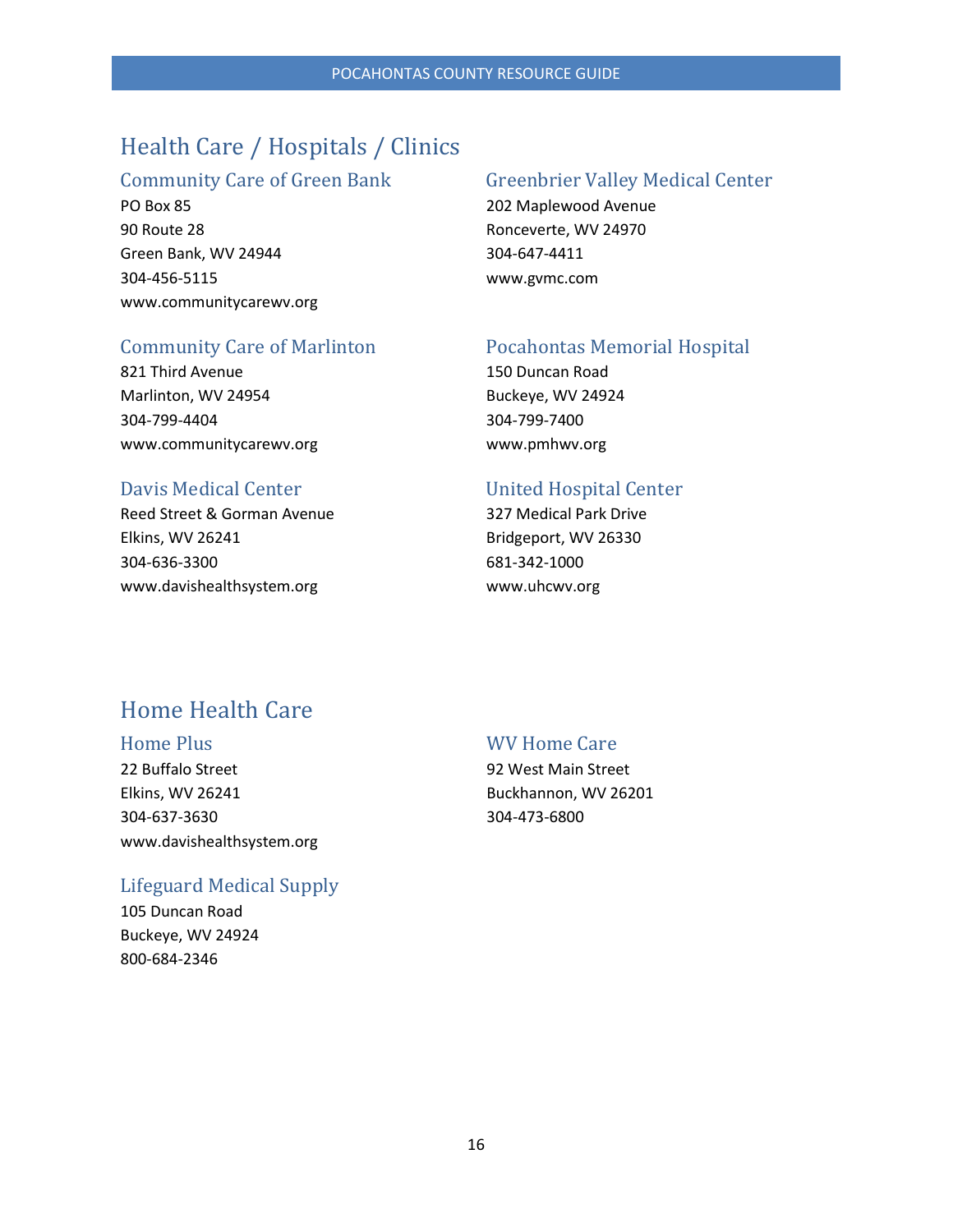### <span id="page-17-0"></span>Hospice

<span id="page-17-1"></span>Hospice Care 800-350-1161 www.hospicecarecorp.org

#### <span id="page-17-2"></span>Mountain Hospice

Pocahontas Medical Plaza 105 Duncan Road Marlinton, WV 24954 304-799-2673 www.mountainhospice.com

### <span id="page-17-3"></span>Housing / Shelters

#### <span id="page-17-4"></span>Children's Home Society of WV

1422 Kanawha Blvd., East Charleston, WV 25330 304-346-0795 www.childhswv.org

#### <span id="page-17-6"></span>Greenbrier Housing Authority

142 Maplewood Avenue Lewisburg, WV 24901 304-645-4966

#### <span id="page-17-8"></span>North Central WV Community Action

#### Association

819 Third Street Marlinton, WV 24954 304-799-4082 www.ncwvcaa.org

#### <span id="page-17-5"></span>Patchwork

1592 Washington Street, East, Suite 2 Charleston, WV 25311 304-3403670 www.daymark.org/patchwork/

#### <span id="page-17-7"></span>Randolph County Homeless Shelter

938 S. Davis Avenue Elkins, WV 26241 304-636-5193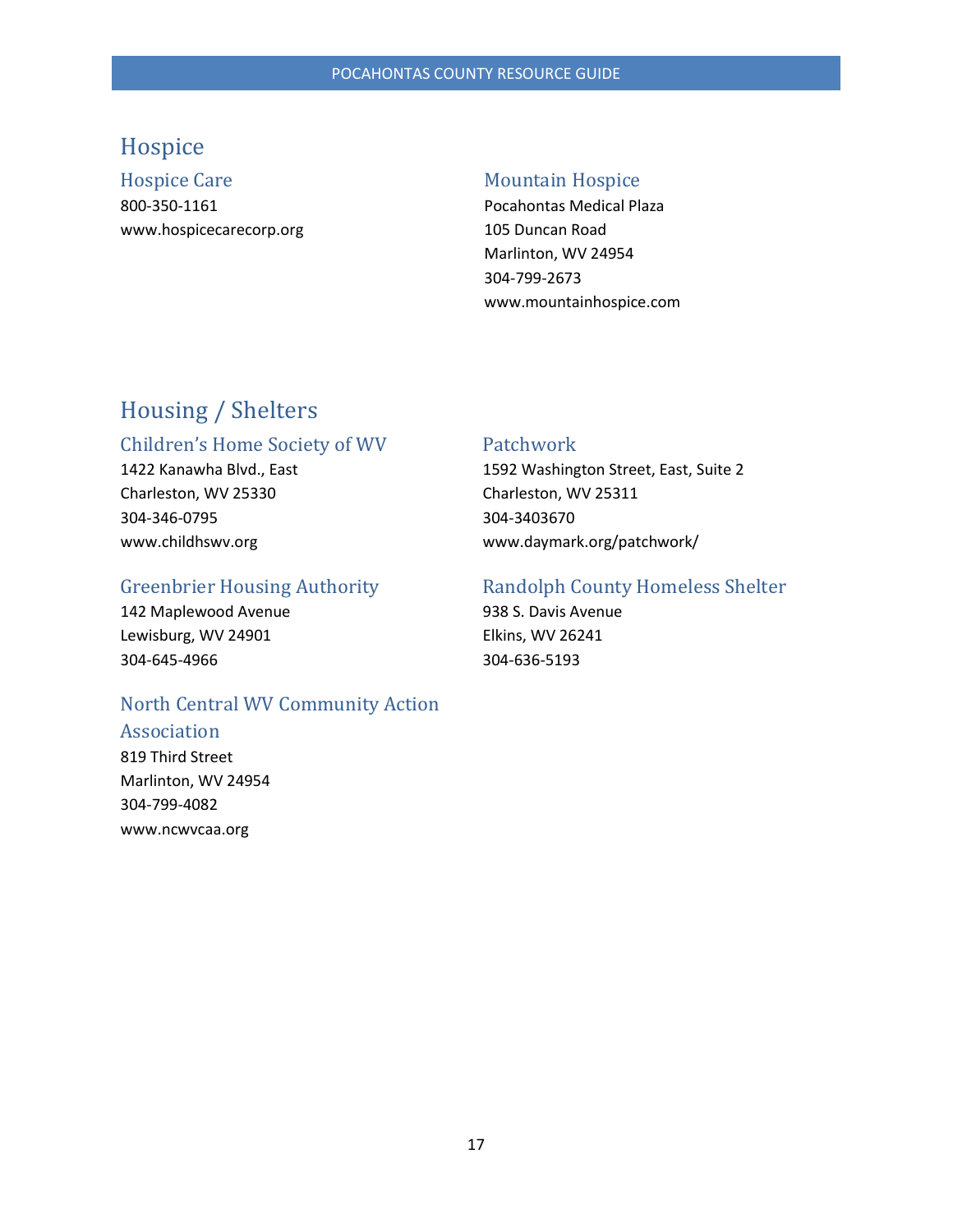### <span id="page-18-0"></span>Infant / Young Child Services

#### <span id="page-18-1"></span>Birth to Three (Region VI)

Mountain Heart Community Services 25 Red Oak Shopping Center PO Box 1610 Lewisburg, WV 24901 866-229-0461 www.wvdhhr.org/birth23

#### <span id="page-18-2"></span>Right from the Start

350 Capitol Street, Room 427 Charleston, WV 25301 304-558-5388 www.wvdhhr.org/rfts/

#### <span id="page-18-3"></span>Help Me Grow WV

350 Capitol Street, Room 427 Charleston, WV 25301 800-642-8522 www.dhhr.wv.gov/helpmegrow/pages/default.aspx

#### <span id="page-18-4"></span>WIC Program

819 Third Avenue Marlinton, WV 24954 304-799-6550

#### <span id="page-18-5"></span>Pocahontas County Family Resource Network

821 Third Avenue Marlinton, WV 24954 304-799-6847 www.gomarlinton.com/frn

#### <span id="page-18-6"></span>Kinetic Connections 304-799-4343

### <span id="page-18-7"></span>Legal Services

#### <span id="page-18-8"></span>Legal Aid of WV

203 Green Lane Lewisburg, WV 24901 304-645-3131 www.lawv.net

#### <span id="page-18-10"></span>WV Senior Legal Aid

235 High Street, Suite 519 Morgantown, WV 26505 800-229-5068 www.seniorlegalaid.net

#### <span id="page-18-9"></span>WV Lawyer Referral Service 866-642-3617 www.wvlawyerreferral.org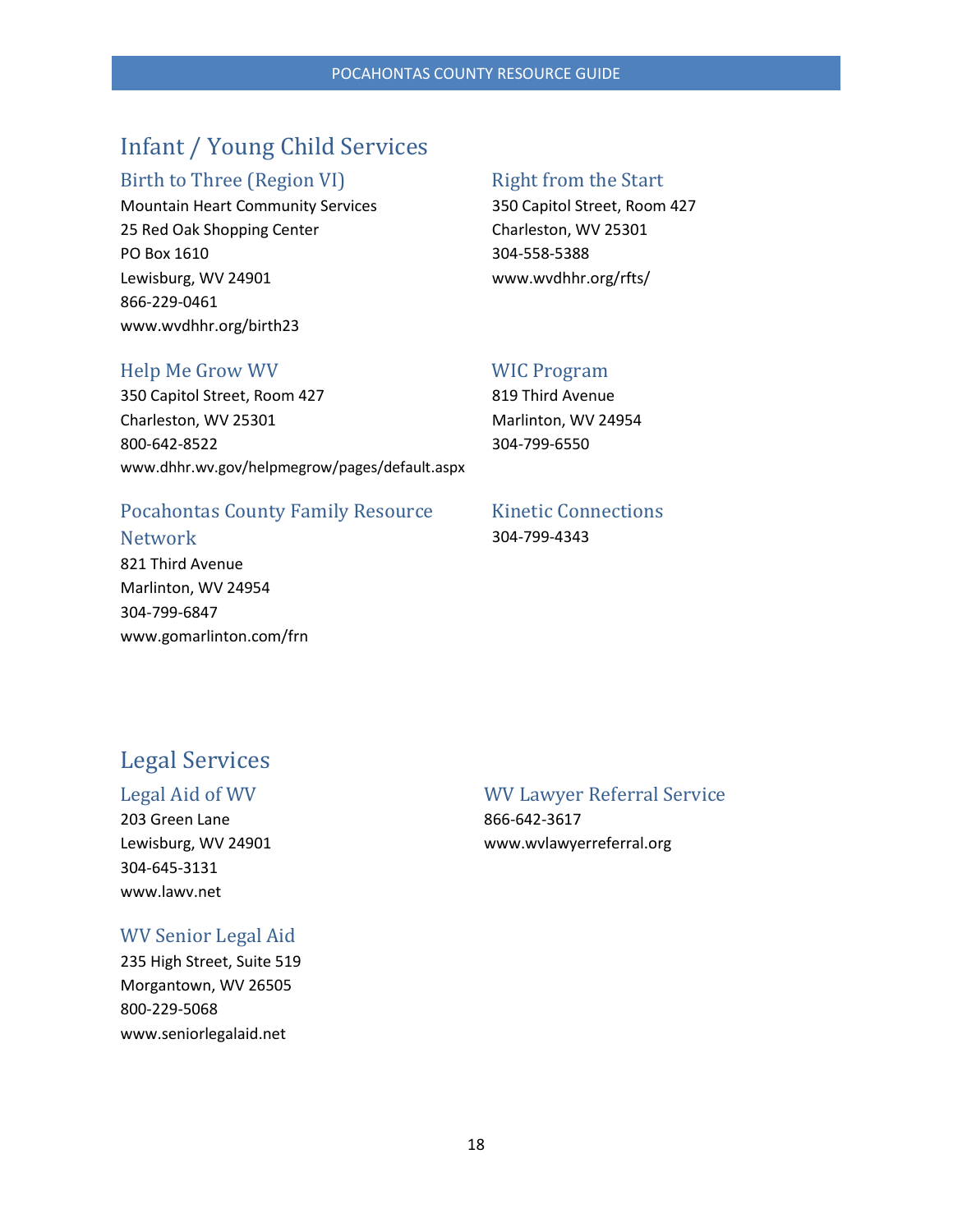### <span id="page-19-0"></span>Pregnancy Related Services

#### <span id="page-19-1"></span>Burlington United Methodist Family

Services 900 Washington Street, East Charleston, WV 25301 304-720-1904 / 800-296-6144 www.bumfs.org

#### <span id="page-19-3"></span>Central WV Center for Pregnancy Care

160 Randolph Street Buckhannon, WV 26201 304-473-1122 www.cwvcpc.com

#### <span id="page-19-5"></span>Children's Home Society of WV

1422 Kanawha Blvd., East Charleston, WV 25330 304-346-0795 www.childhswv.org

#### <span id="page-19-7"></span>Community Care of Green Bank

PO Box 85 90 Route 28 Green Bank, WV 24944 304-456-5115 www.communitycarewv.org

#### <span id="page-19-9"></span>Community Care of Marlinton

821 Third Avenue Marlinton, WV 24954 304-799-4404 www.communitycarewv.org

#### <span id="page-19-2"></span>Kanawha Valley Center

300 Kenton Drive, Suite 200 Charleston, WV 25311 304-347-9818 www.westvirginia.kvc.org

#### <span id="page-19-4"></span>Mission WV

168 Midland Trail, Suite 1 Hurricane, WV 25526 304-562-0723 www.missionwv.org

#### <span id="page-19-6"></span>Pocahontas County DHHR Office

211 Valhalla Lane #2 Edray Business park Marlinton, WV 24954 304-799-2540 www.wvdhhr.org/bcf/children\_adult/foster/default.asp

#### <span id="page-19-8"></span>Women's Health Center of WV

510 Washington Street, West Charleston, WV 25302 304-344-9834 www.whcwva.com

#### <span id="page-19-10"></span>WV Youth Advocate Program

400 Allen Drive #400 Charleston, WV 25302 304-345-6897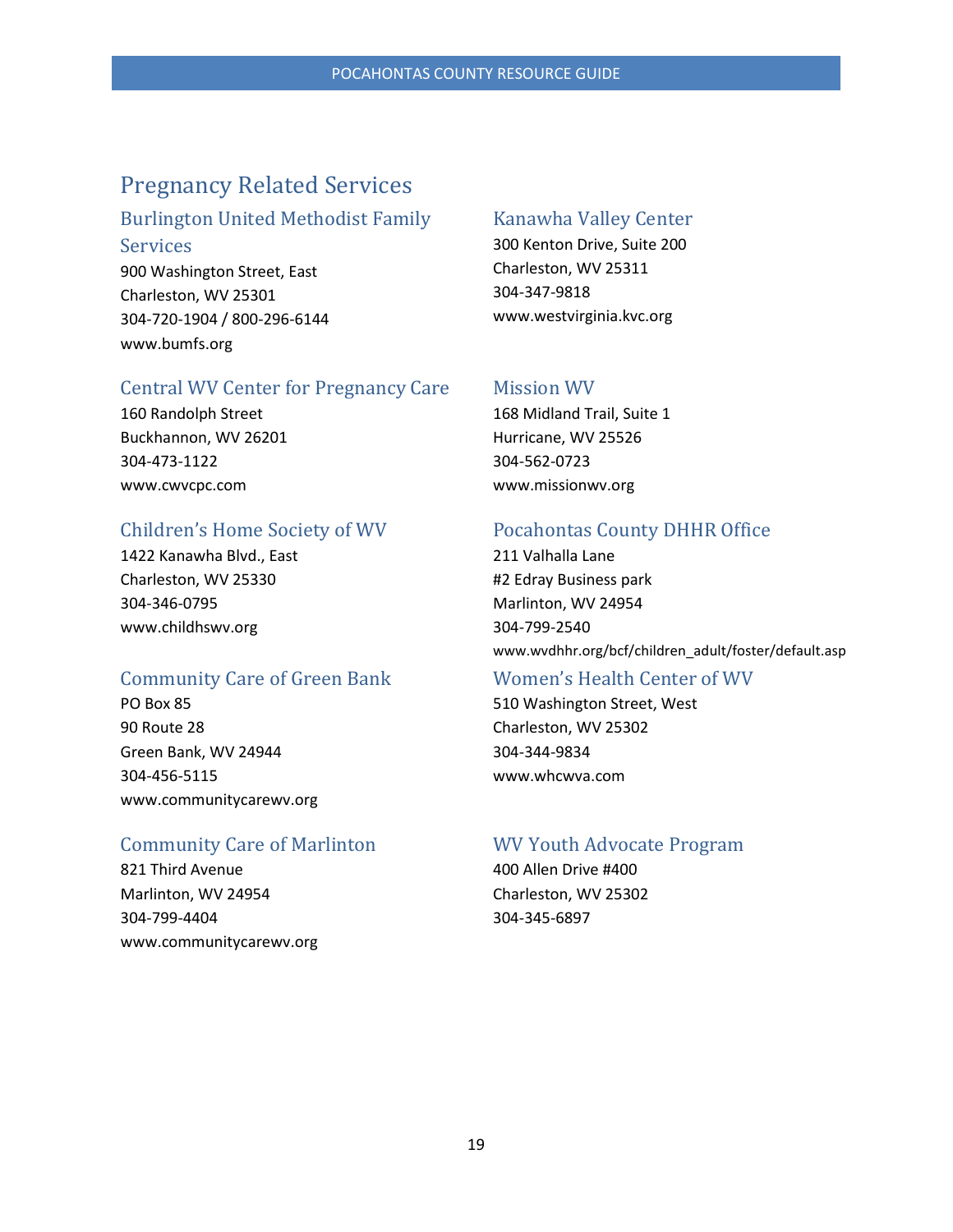### <span id="page-20-0"></span>Prevention Services

#### <span id="page-20-1"></span>Adolescent Health Program (Region IV)

New River Health Association 325 Colorado Street Mount Hope, WV 25880 304-877-6342 www.wvdhhr.org/ahi/

#### <span id="page-20-2"></span>WV Free

1114 Quarrier Street Charleston, WV 25301 304-342-9188 www.wvfree.org

#### <span id="page-20-3"></span>WV Family Planning Program

800-642-8522 www.wvdhhr.org//fp/default.asp

#### <span id="page-20-4"></span>WV Tobacco Prevention Network (Region H)

HC-69, Box 10 Marlinton, WV 24954 304-799-6112

### <span id="page-20-5"></span>Senior Services

#### <span id="page-20-6"></span>Aging and Disability Resource Centers

3003 Charleston Town Center Mall, 3rd Floor Charleston, WV 25389 866-598-2372 www.wvnavigate.org

#### <span id="page-20-8"></span>Central WV Aging

PO Box 186 8 North Spring Street Buckhannon, WV 26201 304-472-0395 www.centralwvaging.org

#### <span id="page-20-10"></span>Consumer Protection for Seniors

PO Box 1789 Charleston, WV 25362 800-368-8808 ext. 234 www.ago.wv.gov

#### <span id="page-20-7"></span>Golden Mountaineer Discount Card

Town Center Mall, 3<sup>rd</sup> Floor Charleston, WV 25305 888-968-4462 www.goldenmountaineer.wv.gov

#### <span id="page-20-9"></span>Pocahontas County Senior Citizens

26206 Seneca Trail P.O. Box 89, US Rt. 219 North Marlinton, WV 24954 304-799-6337

#### <span id="page-20-11"></span>WV Bureau of Senior Services

Town Center Mall, 3<sup>rd</sup> Floor Charleston, WV 25305 877-987-3646 www.wvseniorservices.gov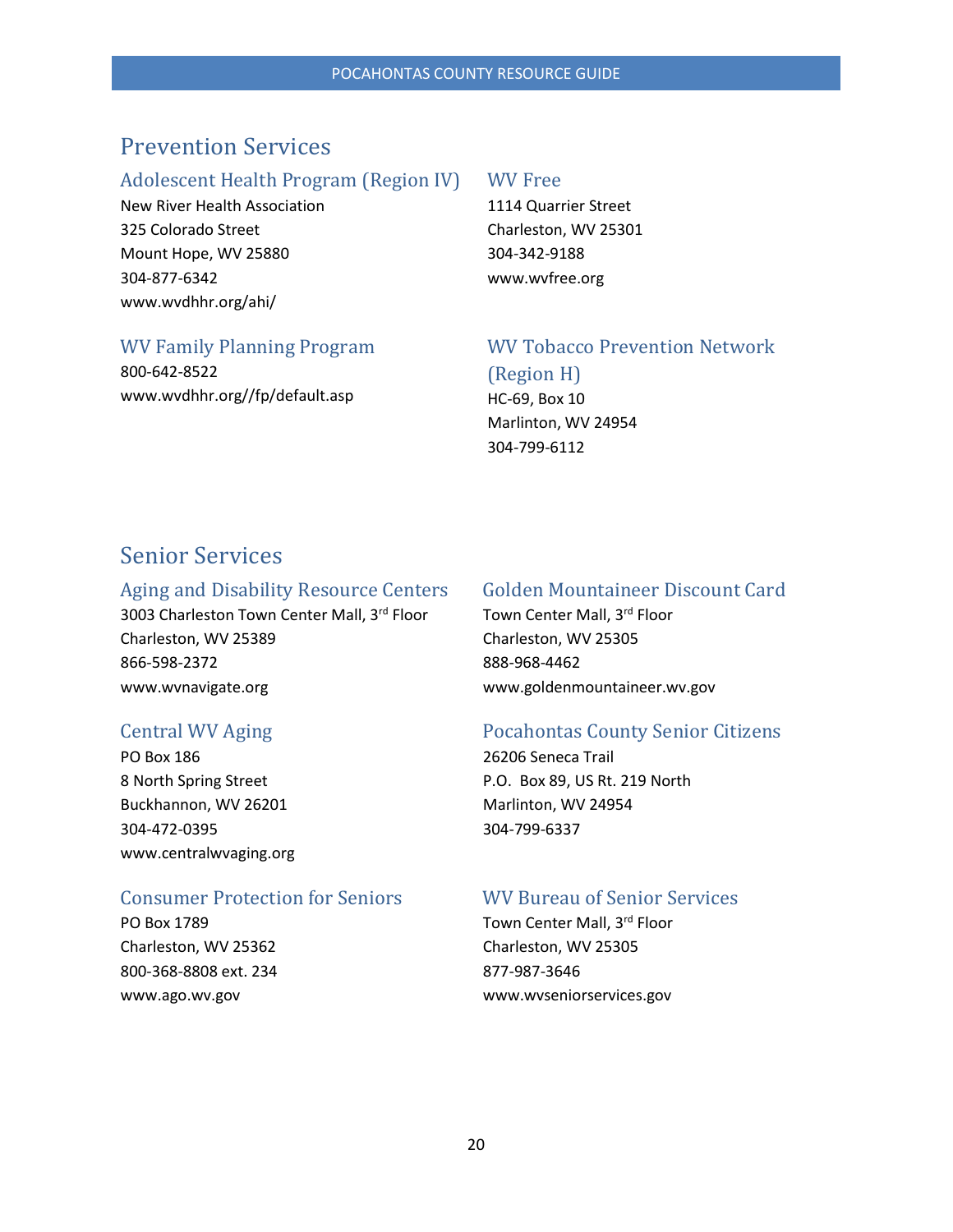### <span id="page-21-0"></span>Transportation

#### <span id="page-21-1"></span>Family Refuge Center

PO Box 249 Lewisburg, WV 24901 304-799-440 www.familyrefugecenter.org

#### <span id="page-21-3"></span>Mountain State, Inc. (non-emergency

medical) 888 Yokum Street Elkins, WV 26241 304-637-6610

#### <span id="page-21-2"></span>Pocahontas County Senior Citizens

26206 Seneca Trail P.O. Box 89, US Rt. 219 North Marlinton, WV 24954 304-799-6337

#### <span id="page-21-4"></span>Youth Health Service

971 Harrison Avenue Elkins, WV 26241 304-636-9450 www.youth-health.org

### <span id="page-21-5"></span>Thrift Stores

#### <span id="page-21-6"></span>Goodwill Store

708 Beverly Pike Elkins, WV 26241 304-636-7529 www.goodwill.org

#### <span id="page-21-7"></span>New Start Thrift

1513 Harrison Avenue Elkins, WV 26241 304-636-1966

#### <span id="page-21-8"></span>Greenbrier Better Living Center &

#### Thrift Store

521 West Main Street Ronceverte, WV 24970 304-647-3003

#### <span id="page-21-9"></span>Salvation Army Store

21 North Spring Street Buckhannon, WV 26201 304-472-6165 www.salvationarmy.org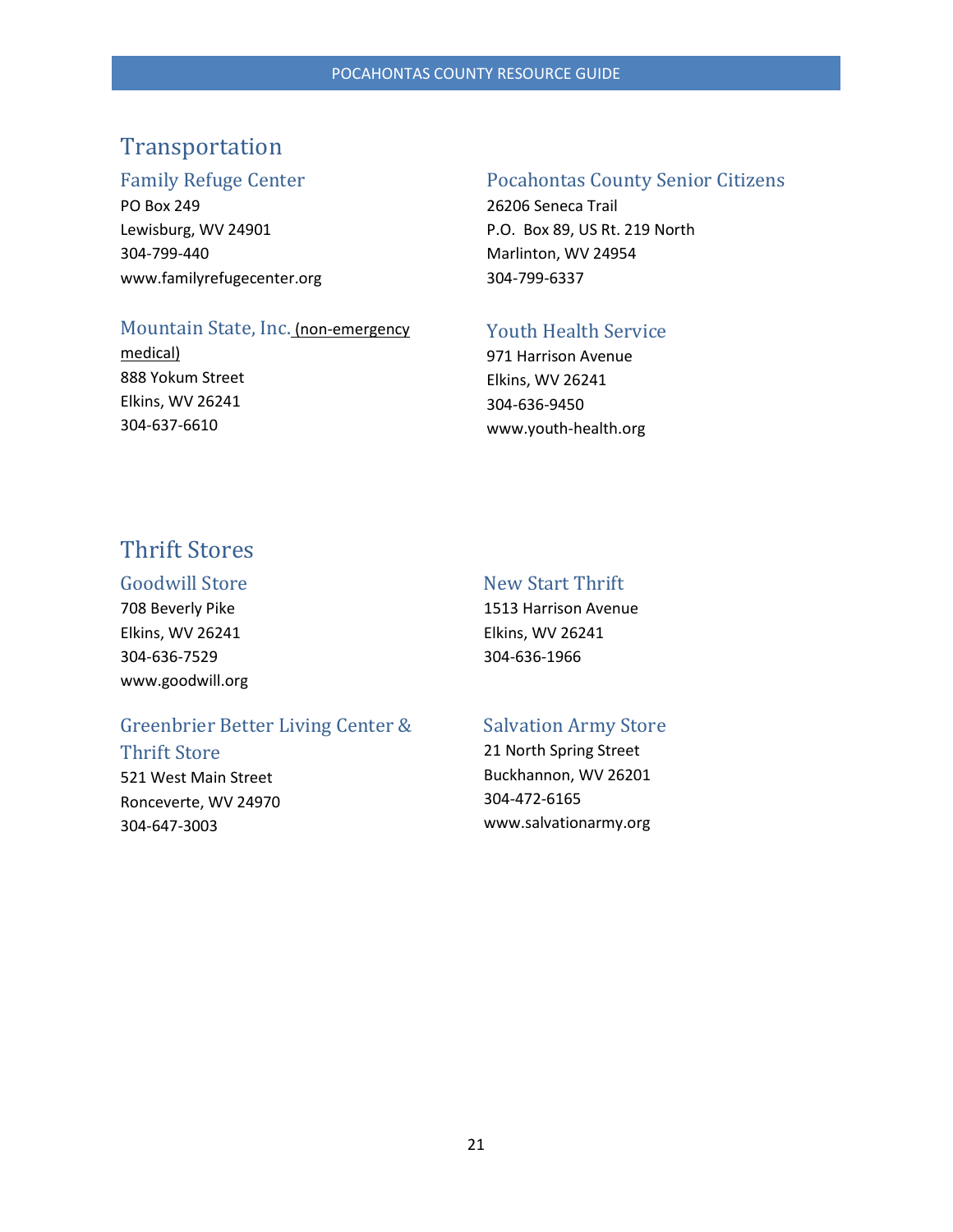### <span id="page-22-0"></span>Veterans Services

#### <span id="page-22-1"></span>American Red Cross Military Family

#### Services

113 Lakeview Drive Charleston, WV 25313 304-340-3650 www.redcross.org/wv/charleston

#### <span id="page-22-2"></span>Vet Center

34 Commerce Drive, Suite 101 Morgantown, WV 26501 877-927-8387

#### <span id="page-22-3"></span>Community Access

PO Box 8885 South Charleston, WV 25303 304-545-1483 www.communityaccesswv.org

### <span id="page-22-4"></span>Veterans Affairs

1321 Plaza E, #109 Charleston, WV 25301 304-558-3540

#### <span id="page-22-5"></span>Greenbrier County CBOC

804 Industrial Park Road Maxwelton, WV 24957 304-497-3900 www.va.gov

#### <span id="page-22-6"></span>WV Department of Veterans Assistance

Greenbrier County Courthouse 200 North Court Street Lewisburg, WV 24901 304-647-7500 www.veterans.wv.gov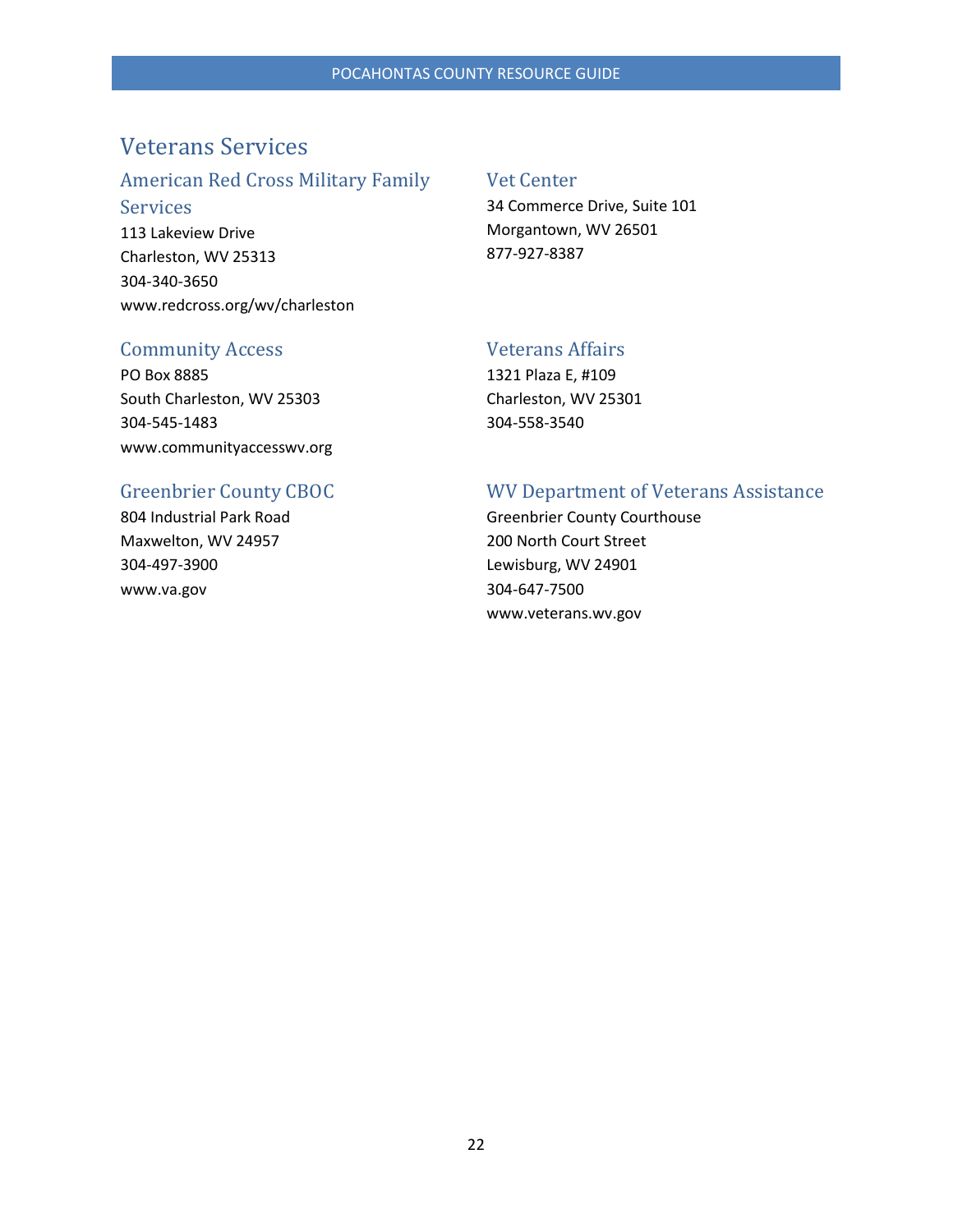### <span id="page-23-0"></span>Youth Organizations and Services

### <span id="page-23-1"></span>Boy Scouts of America Buckskin

Counsel 2829 Kanawha Blvd., East Charleston, WV 25311 304-340-3663 www.buckskin.org

#### <span id="page-23-3"></span>Daymark

1529 Washington Street, East, Suite 2 Charleston, WV 25311 304-340-3675 www.daymark.org

### <span id="page-23-5"></span>Girl Scouts of the Black Diamond

Counsel

321 Virginia Street, West Charleston, WV 25302 304-345-7722 www.bdgsc.org

#### <span id="page-23-2"></span>WV National Guard Child & Youth

#### Program

1703 Coonskin Drive Charleston, WV 25311 304-561-6821 www.wv.ngb.army.mil

### <span id="page-23-4"></span>WVU Extension Office (4-H)

900 East Tenth Avenue Marlinton, WV 24954 304-799-4852 www.pocahontas.ext.wvu.edu